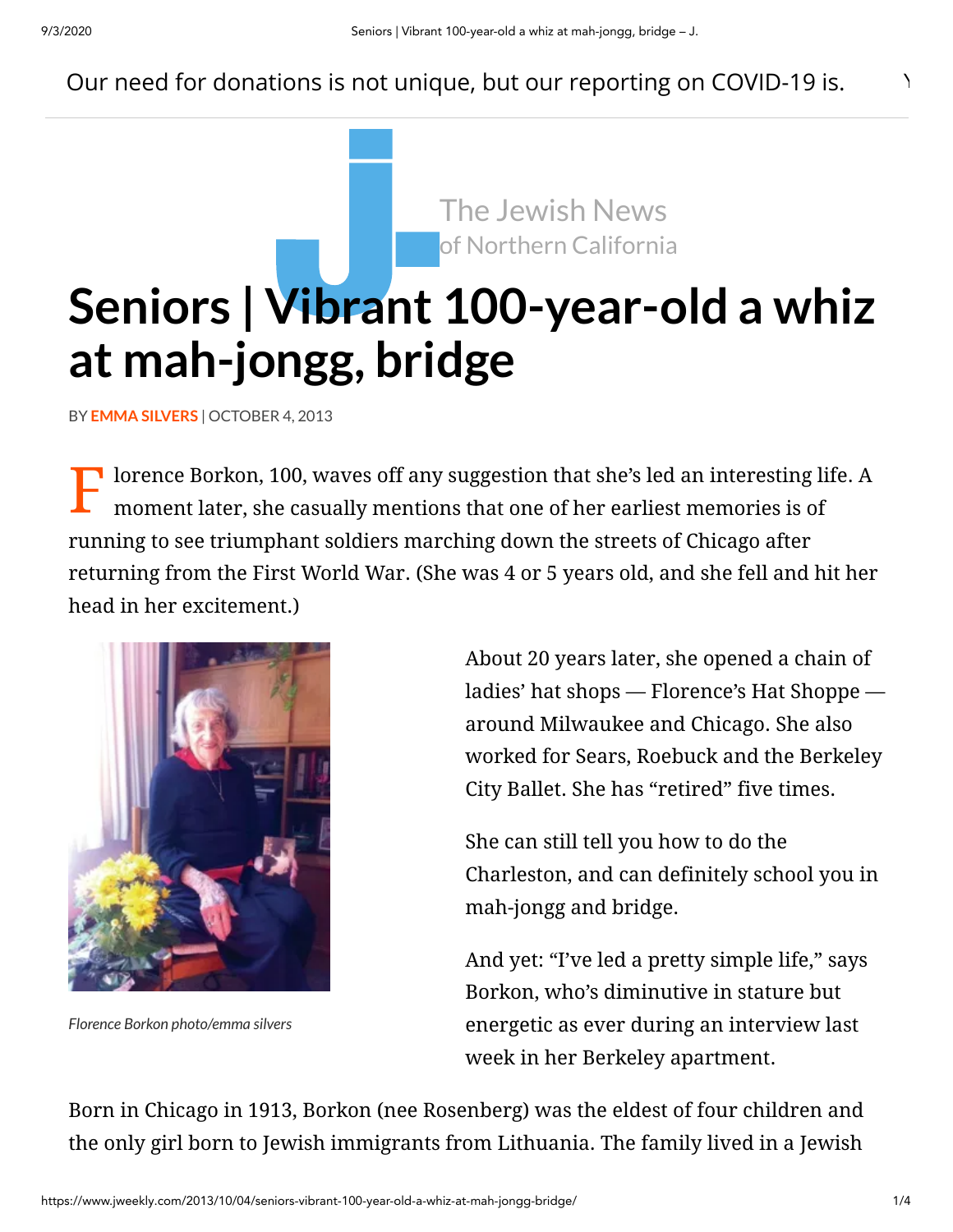neighborhood on the city's West Side and, prior to the stock market crash of 1929, was Our need for donations is not unique, but our reporting on COVID-19 is.<br>Comfortably middle class. Her father owned a successful scrap fron business; her

mother stayed home and made "the most wonderful homemade breads and cookies," Borkon remembers.

The family was observant, keeping kosher and attending shul regularly. But Borkon, who attended Northwestern University, also knew how to have fun. "I loved school, and there were always football games and parties," she says. "We would go out dancing; there were a lot of musicians coming out of Chicago in those days.

"And the fashion — I had the flapper dresses, covered in fringe and everything. There's one in particular I wish I still had!"



*Borkon (front) at her hatshop in 1940*

She married Oscar Borkon, a law student, and they lived in Chicago and Milwaukee; the latter was home base for their main hat shop, which was open for 20 years. Their daughters, Elaine and Marilyn, were born in 1940 and 1945, respectively; the family moved to Midland, Texas, in 1955 in part for the warmer weather. "Bush country," says Borkon with a small smile. "Marilyn went to school with Laura Bush." There, Florence

worked in billing for what was then known as Sears, Roebuck.

Her husband died in 1975 and, following both her daughters' leads, Borkon relocated to the Bay Area in 1985. But while most people in their 70s might think it was time to retire, she found work in the office of the Berkeley City Ballet, where she remained for 12 years.

She also began volunteering at the Jewish Community Center of the East Bay, where she still plays mah-jongg once a week. "I've made so many truly great friends through the JCC," she says.

She's been such an integral part of the community there for nearly three decades that the center threw her a 100th birthday party this past August. Among the attendees at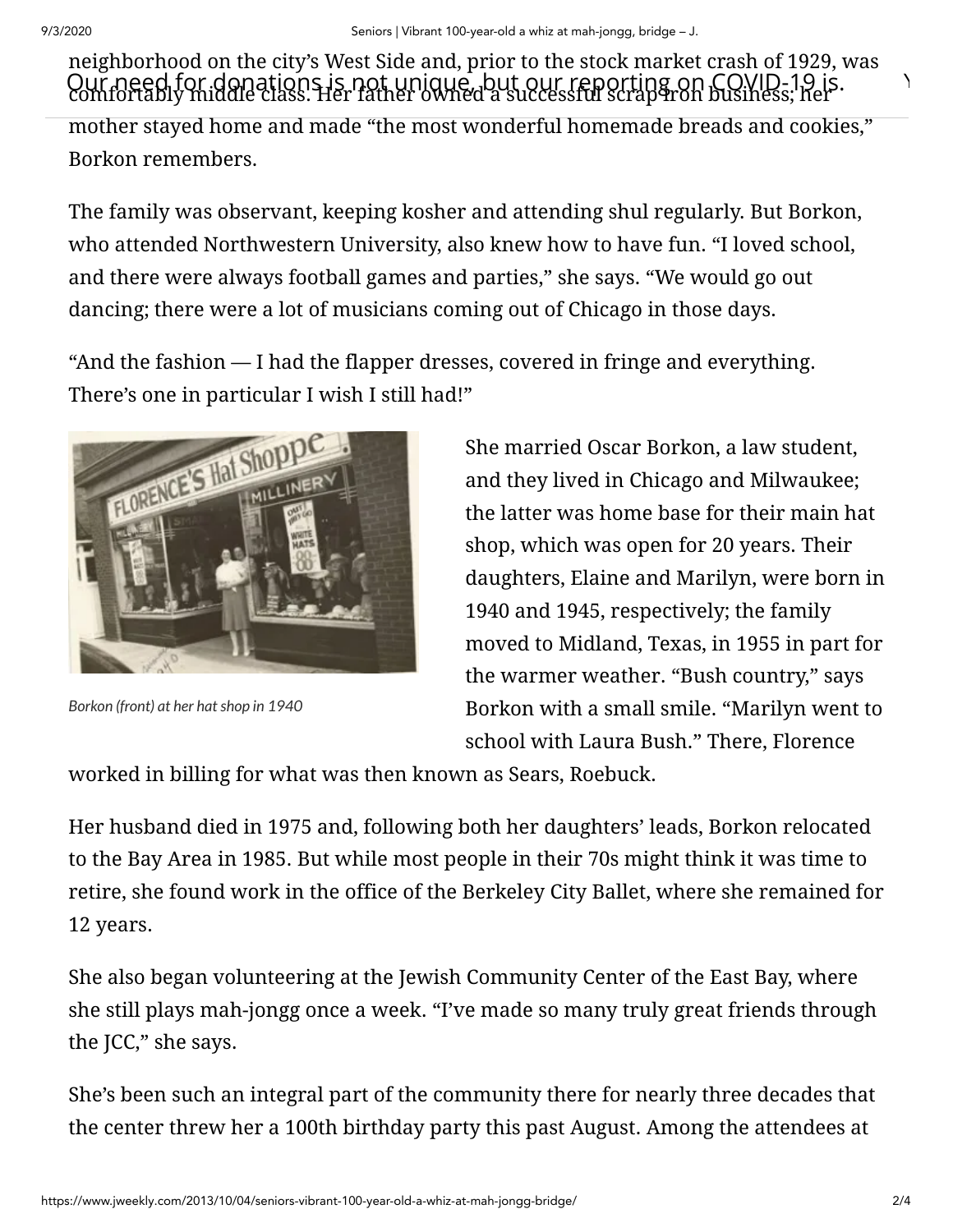the luncheon were many members of her far-flung family — she has four Our need for donations is not unique, but our reporting on COVID-19 is.<br>grandchildren and six great-grandchildren, the youngest born in May.

On Fridays she plays bridge at the Albany Community Center. Borkon also has regular mah-jongg games with friends in her home at Redwood Gardens, an independent living facility just off the U.C. Berkeley campus that's home to people of all ages including her daughter Marilyn who lives floors below her.

As for how she stays so spry at her age? "I don't have any secret," says Borkon. "I stay active, I try to do things I enjoy, I take one day at a time."

**J. covers our community better than any other source and provides news you can'tfind elsewhere. Supportlocal Jewish journalism and give to J.today. Your donation will help J. survive and thrive!**

# [Support](https://www.jweekly.com/donate/?utm_campaign=onsite_article) J.

# **Emma [Silvers](https://www.jweekly.com/author/emma-silvers/)**

Emma Silvers is a former J. staff writer.

#### [FOOD](https://www.jweekly.com/category/jewish-life/food/)

## **L.A. pop-up serves ['porkstrami'](https://www.jweekly.com/2020/09/03/los-angeles-pop-up-the-bad-jew-serves-porkstrami-and-other-nonkosher-takes-on-jewish-deli-food/) and other nonkosher takes on deli food**

#### [EDITORIAL](https://www.jweekly.com/category/opinion/editorials/)

## **When [disaster](https://www.jweekly.com/2020/09/03/when-disaster-strikes-israel-is-there-to-help/) strikes, Israel is there to help**

#### [EDUCATION](https://www.jweekly.com/category/education/)

**New Jewish studies head at San Jose State [embraces](https://www.jweekly.com/2020/09/03/new-jewish-studies-head-at-san-jose-state-embraces-culture-of-debate/) 'culture of debate'**

#### [U.S.](https://www.jweekly.com/category/news/u-s/)

**Jewish Federations of North [America raising](https://www.jweekly.com/2020/09/03/jewish-federations-of-north-america-raising-54-million-for-coronavirus-fund/) \$54 million for Covid fund**